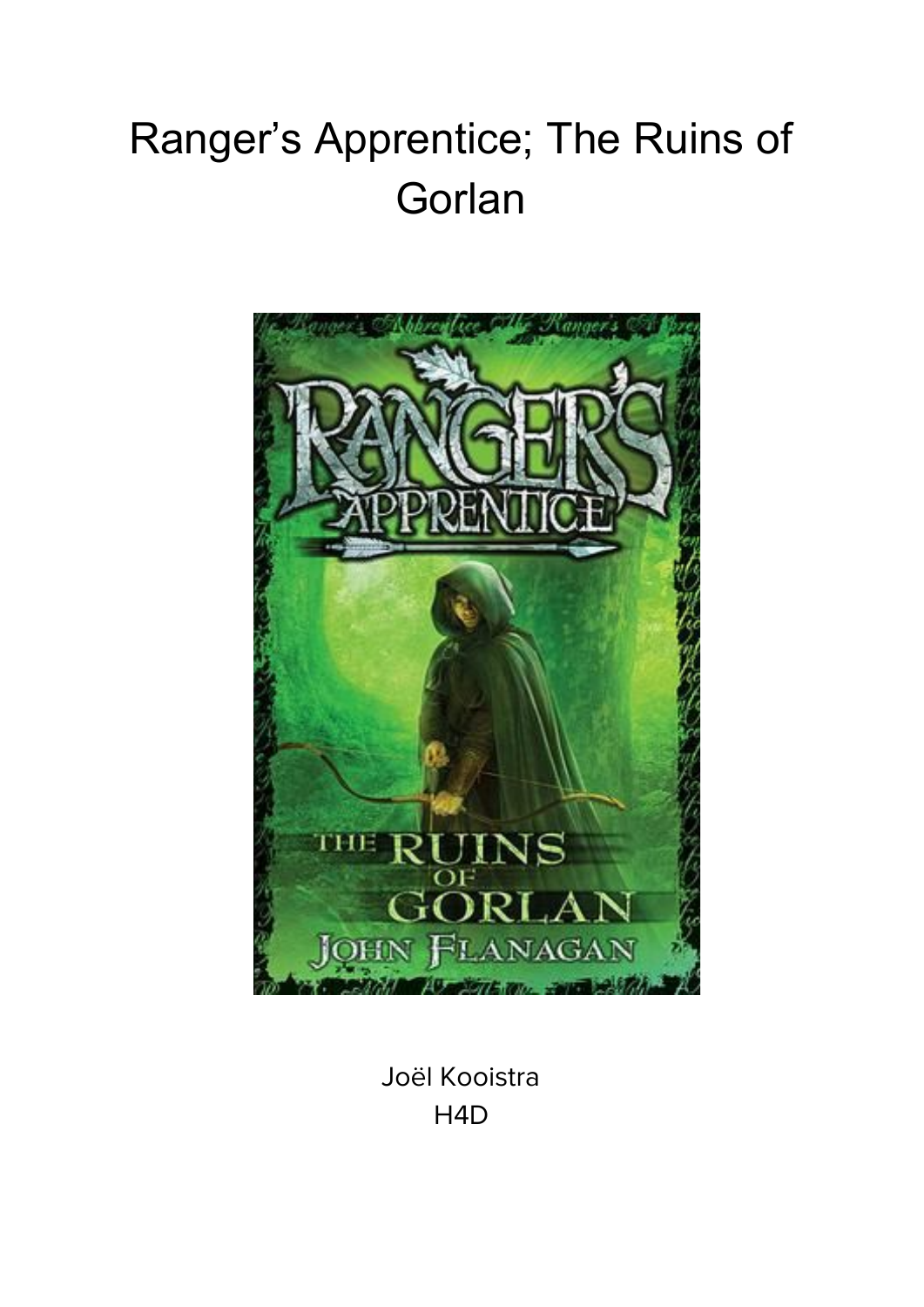# A. General.

## **Mention..**

- (1) The title: Ranger's Apprentice; the Ruins of Gorlan (De Grijze Jager)
- (2) The author: John Flanagan
- (3) The place and date of first publication: 1 November 2004
- (4) The date of the edition you have read: November 2004

### B. Contents.

### **1. Give a brief summary of the story in your own words.**

Will has dreamed his whole life to become a knight, just like his father. Will never knew his father and mother. He only knows that his father is a hero. He was put in the orphanage when he was little. Nobody knows who. When he is old enough, Will goes to the Knight School of Castle Redmont to become a knight. He is rejected for this but Halt (the mysterious hunter) wants Will as his student as hunter. Will trains hard and he has to learn to ride on his pony pull. After seven months when Will is good enough as Jager, he goes to a hunting meeting with Halt. Here he meets the previous pupil of Halt, Gilian. At this meeting they learn that Morgarath declared war. Morgarath is the king of the dreaded realm of night and descent. Will discovers that Morgarath wants to kill the king with a lime, a two-meter beast with hair as a shield. Halt, Gilian and Will have to kill the lime macaws. Just in time, Will kills the last Kalkara with his bow and arrow. Halt tells that Will his father saved him in the past and therefore died himself.

## **2. Describe the setting: the time(s), place(s), and general background(s) of the action.**

It takes place in a fantasy world, it only seems a lot in the Middle Ages. Because the story plays a lot around the castle and there are knights. It takes place in the Kingdom of Araluen. In that kingdom you have multiple provinces

### **3. Explain the title.**

The title is Ranger's Apprentice and it means pupil hunter. It's goes the whole story over that Will will be trained as a ranger.

### C. Characters.

## **1. Describe the main character(s): 'flat', 'round'.**

You have many important people in this story but the most important is Will: Will is an insecure boy who wants to go to the martial school, only he is too small. He is therefore very suitable for spying. Will is very brave and becomes as stronger as the story gets. He is very curious and asks many questions to his teacher.

### Another main character is Halt:

Halt is Will's teacher. Halt laughs rarely and is also quite small but very strong. He has black hair and has all his first gray picks. He is also very jealous, very silly, and at the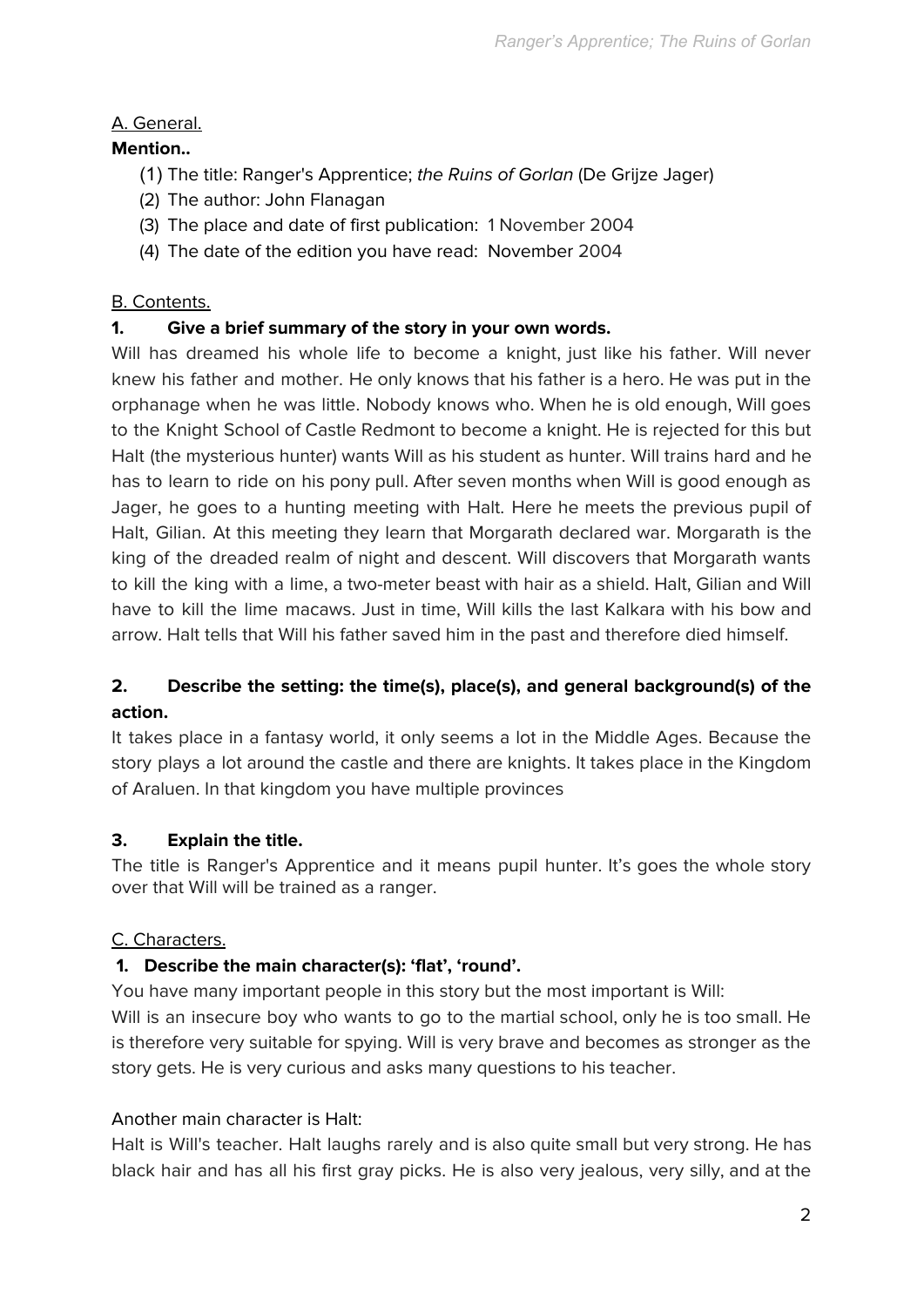beginning, he doesn't even give comrades. At the outset, he finds it annoying that Will asked so many questions, but that changed more and more.

#### **2. Describe their development in the story, if there is any.**

Will:

Will is getting brave as the story goes on. He also thinks better before doing anything. He also knows better when he has to stop asking questions and when he does not have to go into discussion.

Halt:

Halt is getting calmer, relaxer and accepts Will be more and more questions. Of course, Will still has to bother, but he does not let him out of those rocks. Occasionally, there is a smile when he never did it and occasionally makes a dry note.

#### **1. Point of view. Who tells the story? (Omniscient author? An 'I'-voice? A 'he/she'-person? Several of these combined? Or is the story-teller unknown?**

The story is told from Will's vision. You read what he thinks and sees. So the book is mostly told by Will, sometimes there's a page between someone else's vision.

#### **2. How is the story told? Mainly through 'showing', 'telling', both? Explain.**

Both, because most is told by Will. He also often describes projects, because of that, both.

#### E. Theme and Moral.

**1. What is the theme of the work? What are the main ideas expressed in it? Prove your answer. (Examples: friendship, loneliness, politics, power, love, hatred, truth, falsehood).**

It's a lot about having friends and patience. At the beginning, Will often has conflict with a year-old, only in the story they begin to help each other and help each other. Friendship is therefore very important. Patience is also important, Will had to practice and train a lot but eventually you get there. Also, you must be patient with the waiting for the good in the future. So having patience can make it happen.

### **2. What is the moral of the work? (Examples: Nobody can do without friendship. Never judge people too quickly. Power corrupts. Love is beautiful.)**

I have already answered this question a bit with the previous question. But, it's important to have friends because they can help you in difficult times. Also, having patience and perseverance is very important. This can make you very far in the future.